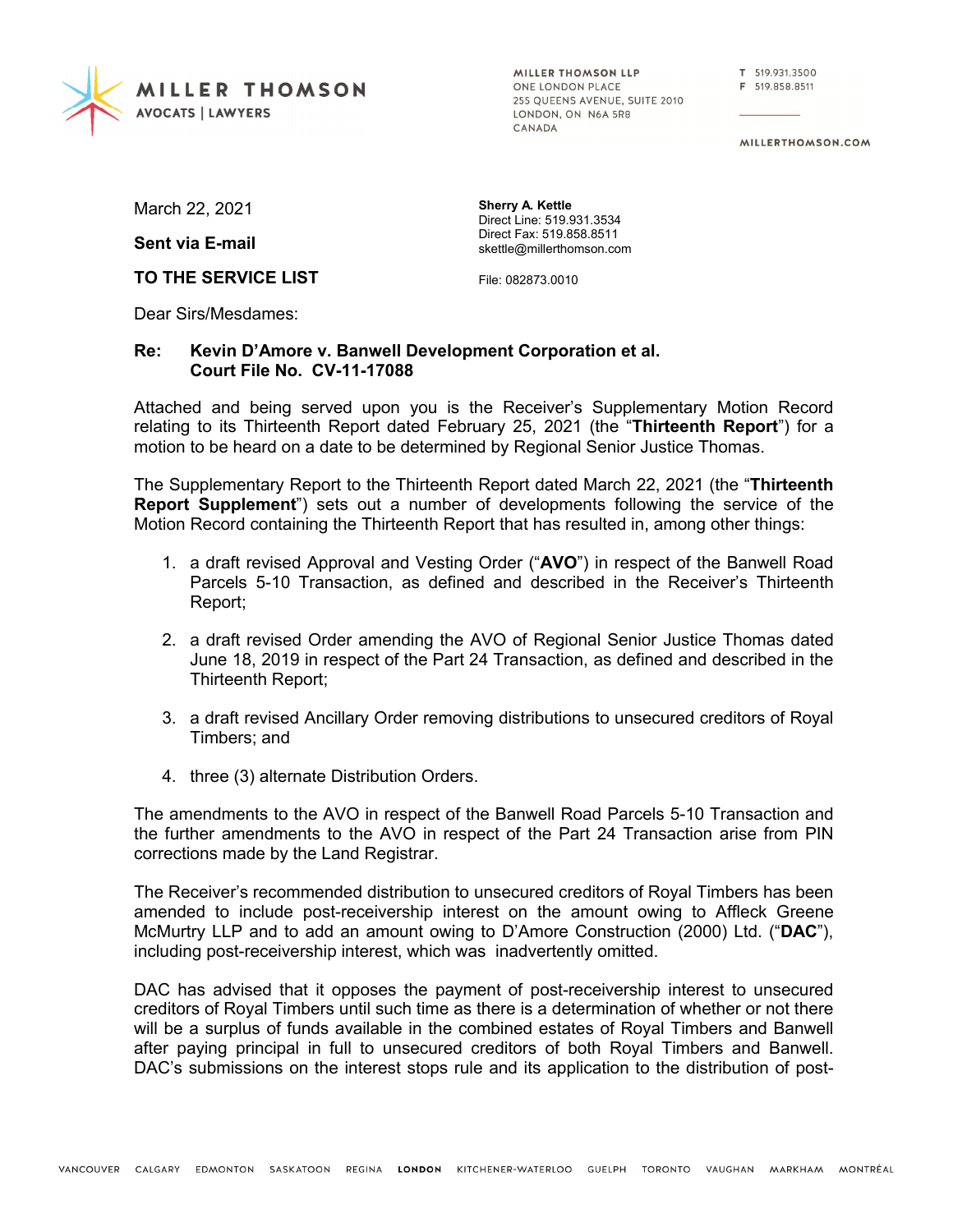receivership interest to unsecured creditors of Royal Timbers is included in the Thirteenth Report Supplement. DAC relies upon the reasons of Regional Senior Justice Thomas dated June 12, 2017 on a motion heard on May 29, 2017 (the "**May 2017 Motion**") in *D'Amore v. Banwell Development Corporation et al*, 2017 ONSC 3455 (the "**Reasons on the May 2017 Motion**") in support of its position.

As further explained in the Thirteenth Report Supplement, the Receiver does not interpret the Reasons on the May 2017 Motion in the same manner as DAC and remains of the view that the "interest stops rule" does not apply to the payment of post-receivership interest in the Royal Timbers estate as there is an anticipated surplus remaining in Royal Timbers following the completion of the Banwell Road Parcels 5-10 Transaction and the payment in full of principal to unsecured creditors of Royal Timbers. Further the Banwell and Royal Timbers receivership estates have not been consolidated and there is no need to consolidate the receivership estates The Receiver's submissions on the May 2017 Motion, including the interest stops rule, are included in the Thirteenth Report Supplement.

There is no fixed return date in the notice of motion. The motion is to be heard by Regional Senior Justice Thomas on a date to be determined.

The motion is time sensitive. The closing of the Banwell Road Parcels 5-10 Transaction and the Part 24 Transaction have been delayed while the reconfiguration of the lots was completed. The purchasers are anxious to proceed.

If there is no further opposition to the motion, we will be forwarding the materials to Regional Senior Justice Thomas for the motion to be heard in writing or as further directed by his Honour. Accordingly, I would appreciate it if you would let me know by the end of the day on Thursday, March 25, 2021 whether you will be taking any position on the motion or opposing same. Assuming there is no further opposition, other than as already indicated by DAC, the materials will be forwarded to Regional Senior Justice Thomas on or about Friday, March 26, 2021.

If you have any concerns or want to discuss the matter let me know.

Yours tru herry Kettle

**Enclosure** c. Stephen N. Cherniak

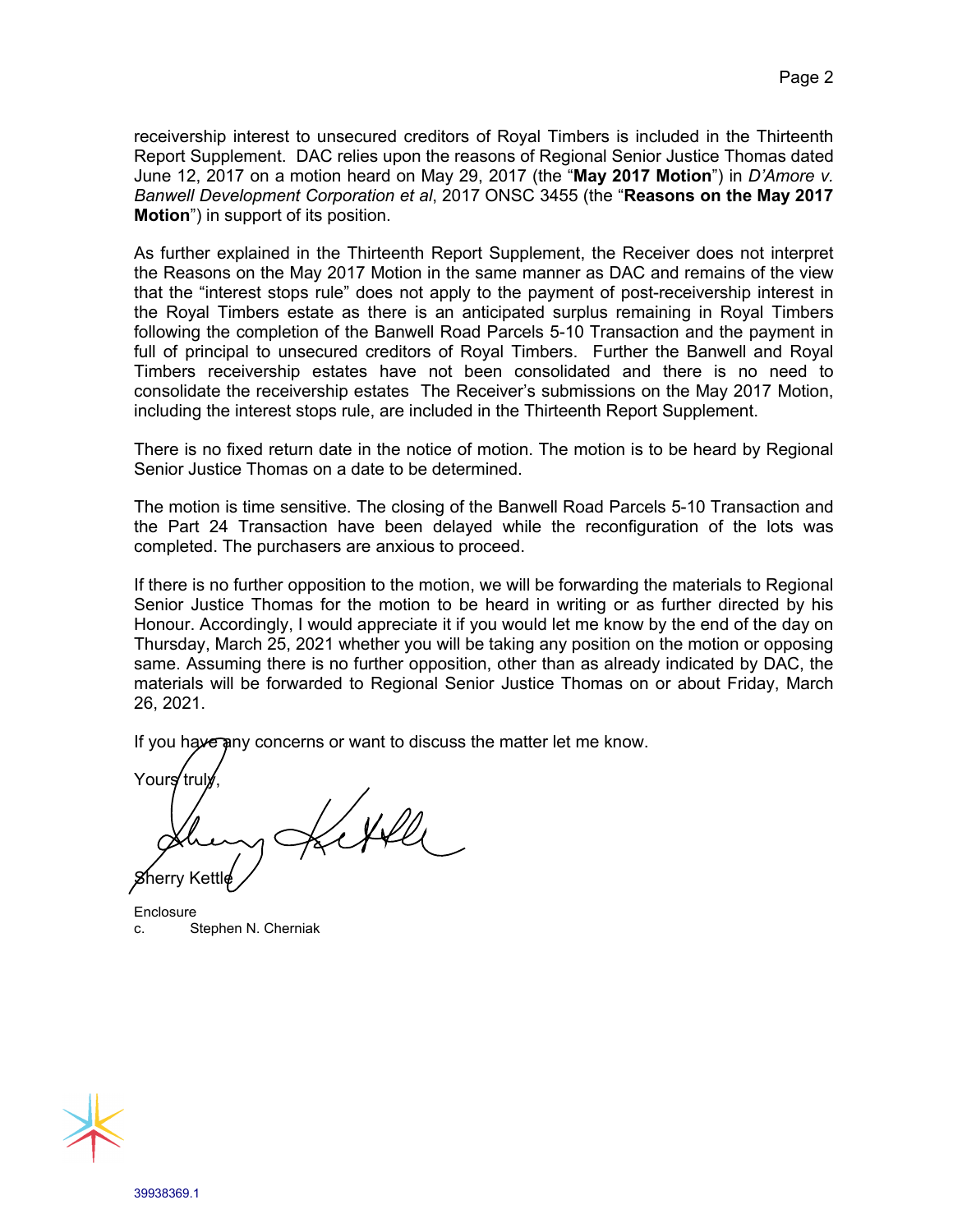### **SERVICE LIST**

# TO: **Lerners LLP**

Toronto Office 130 Adelaide Street West Suite 2400 Toronto, ON M5H 3P5

# **Cynthia B. Kuehl**

Tel: 416.601.2363 Fax: 416.867.2433 Email: ckuehl@lerners.ca

Lawyers for the Applicant, Kevin D'Amore

# AND TO: **Pickard Law**

214 St. Clair St. Chatham, ON N7L 3J7 Tel: 226.996.8770 Fax: 226.996.8771

## **Steven Pickard**

E-mail: steven.pickard@pickardlaw.ca

Lawyers for the Respondent, Scott D'Amore

# AND TO: **Chodola Reynolds Binder**

720 Walker Road Windsor, ON N8Y 2N3

### **Robert J. Reynolds**

Tel: 519.254.6433 Fax: 519.254.7990 Email: r.reynolds@crblaw.ca

Lawyers for the Respondent, J. Murray Troup and 928579 Ontario Limited

# AND TO: **Marusic Law**

2491 Ouellette Avenue Windsor, ON N8X 1L5

### **Sheri Medaglia**

Tel: 519.969.1817 Fax: 519.969.9655 Email: smedaglia@marusiclaw.com

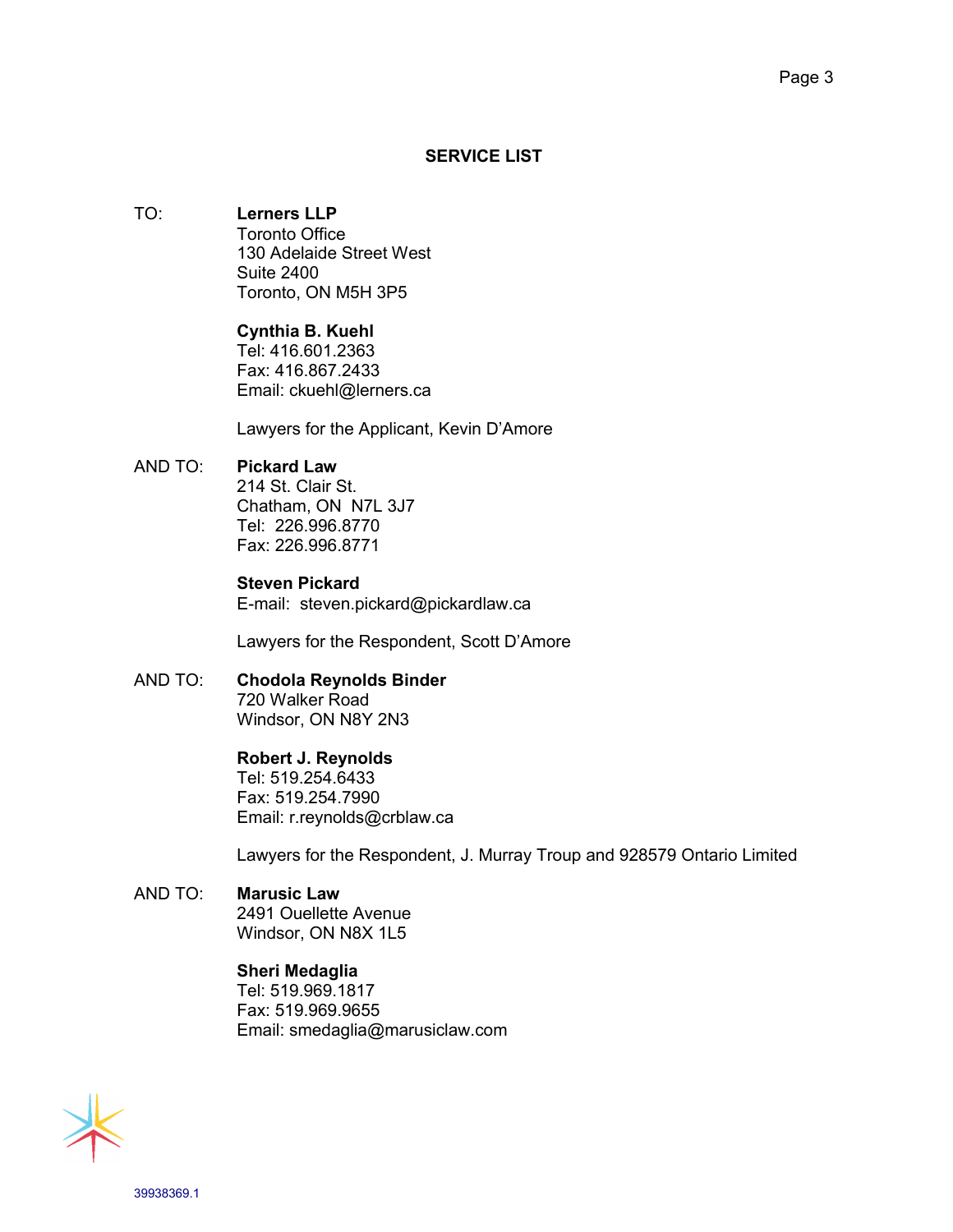Lawyers for the Execution Creditor, J. Lepera Contracting Inc.

AND TO: **Strosberg Sasso Sutts LLP** 1561 Ouellette Avenue Windsor, ON N8X 1K5

### **James K. Ball**

Tel: 519.561.6220 Fax: 1.866.316.5311 Email: ballj@strosbergco.com

Lawyers for the Execution Creditor, M.R. Dunn Contractors Ltd.

AND TO: **Strosberg Sasso Sutts LLP** 1561 Ouellette Avenue Windsor, ON N8X 1K5

## **William V. Sasso**

Tel: 519.561.6222 Fax: 1.866.316.5311 Email: wvs@strosbergco.com

Lawyers for D'Amore Construction (2000) Ltd.

# AND TO: **Bartlet & Richardes LLP**

Barristers & Solicitors 374 Ouellette Avenue Suite 1000 Windsor, ON N9A 1A9

### **Philip S. Chandler**

Tel: 519.253.7461 Fax: 519.253.2321 Email: pchandler@bartlet.com

Lawyer for the Estate of Patrick D'Amore and Simba Group Developments Limited

## AND TO: **Law Office of James Branoff**

1710 Golfview Drive LaSalle, ON N9J 1Y9

Tel: 519.978.2968 Fax: 519.987.0058 Email: jamesbranoff@sympatico.ca

Lawyer for the Estate of Patrick D'Amore and Simba Group Developments Limited

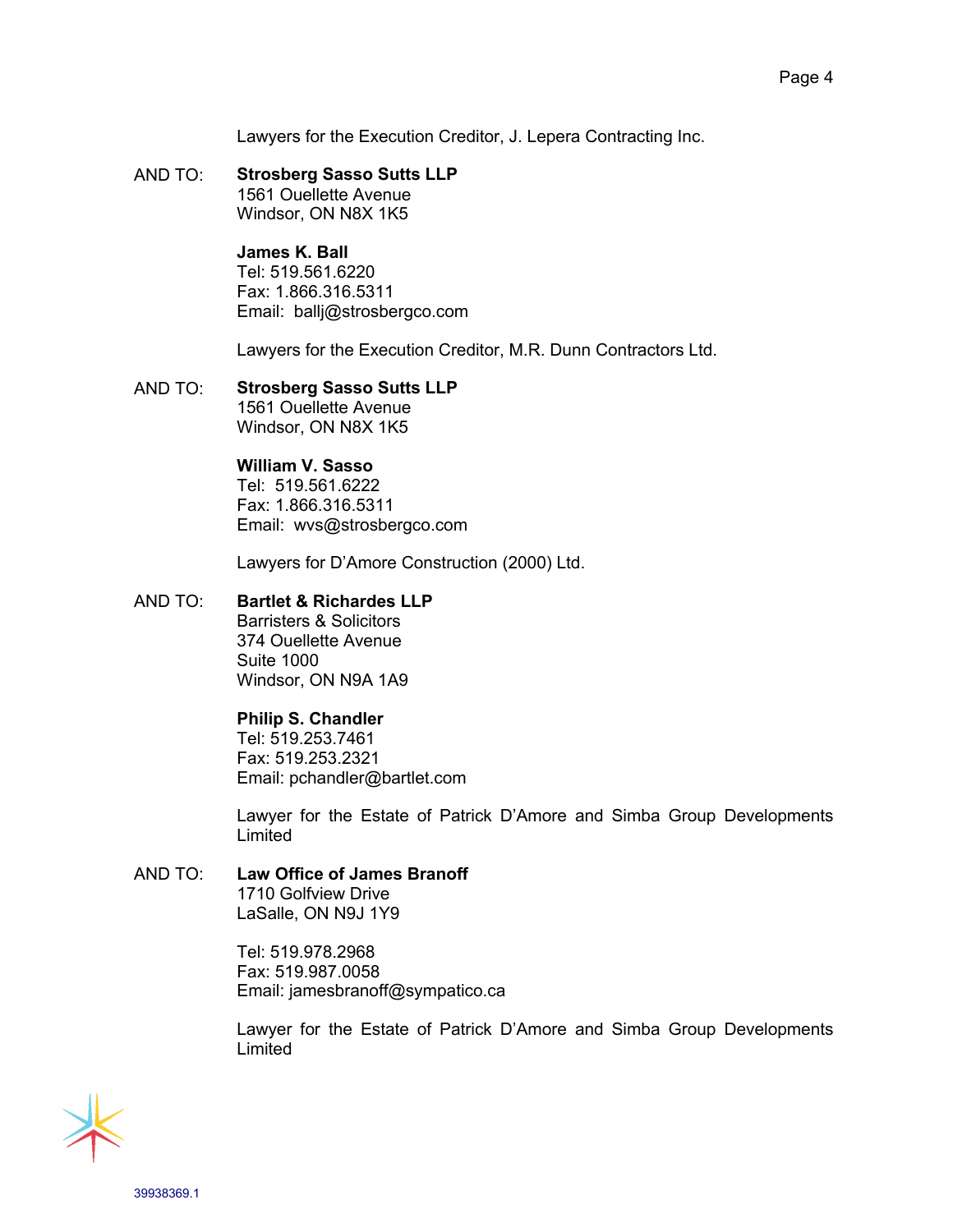AND TO: **Affleck Greene McMurtry** Barristers and Solicitors 365 Bay Street Suite 200 Toronto, ON M5H 2V1

### **Peter R. Greene**

Tel: 416-360-8767 Fax: 519.360.5960 Email: pgreene@agmlawyers.com

#### **Jacob Millar**

Tel: 416-360-8732 Fax: 519.360.5960 Email: jmillar@agmlawyers.com

### AND TO: **BDO Canada Limited**

633 Colborne Street Suite 100 London, ON N6B 2V3

#### **Stephen N. Cherniak**

Tel: 519.660.2666 Fax: 519.439.4351 Email: scherniak@bdo.ca

Court appointed Receiver of Banwell Development Corporation and Royal Timbers Inc.

#### AND TO: **MINISTRY OF FINANCE** 33 King Street West, 6<sup>th</sup> Floor Oshawa, ON L1H 8E9

Email: Insolvency.Unit@ontario.ca

## AND TO: **THE CORPORATION OF THE CITY OF WINDSOR** 400 City Hall Square West Suite 201 Windsor, ON N9A 7K6

**Mark P. Nazarewich, Senior Legal Counsel** Email: mnazarewich@city.windsor.on.ca

AND TO: **GATTI LAW PROFESSIONAL CORPORATION** 400-267 Pelissier Street Windsor, ON N9A 4K4 Tel: 519.258.1010